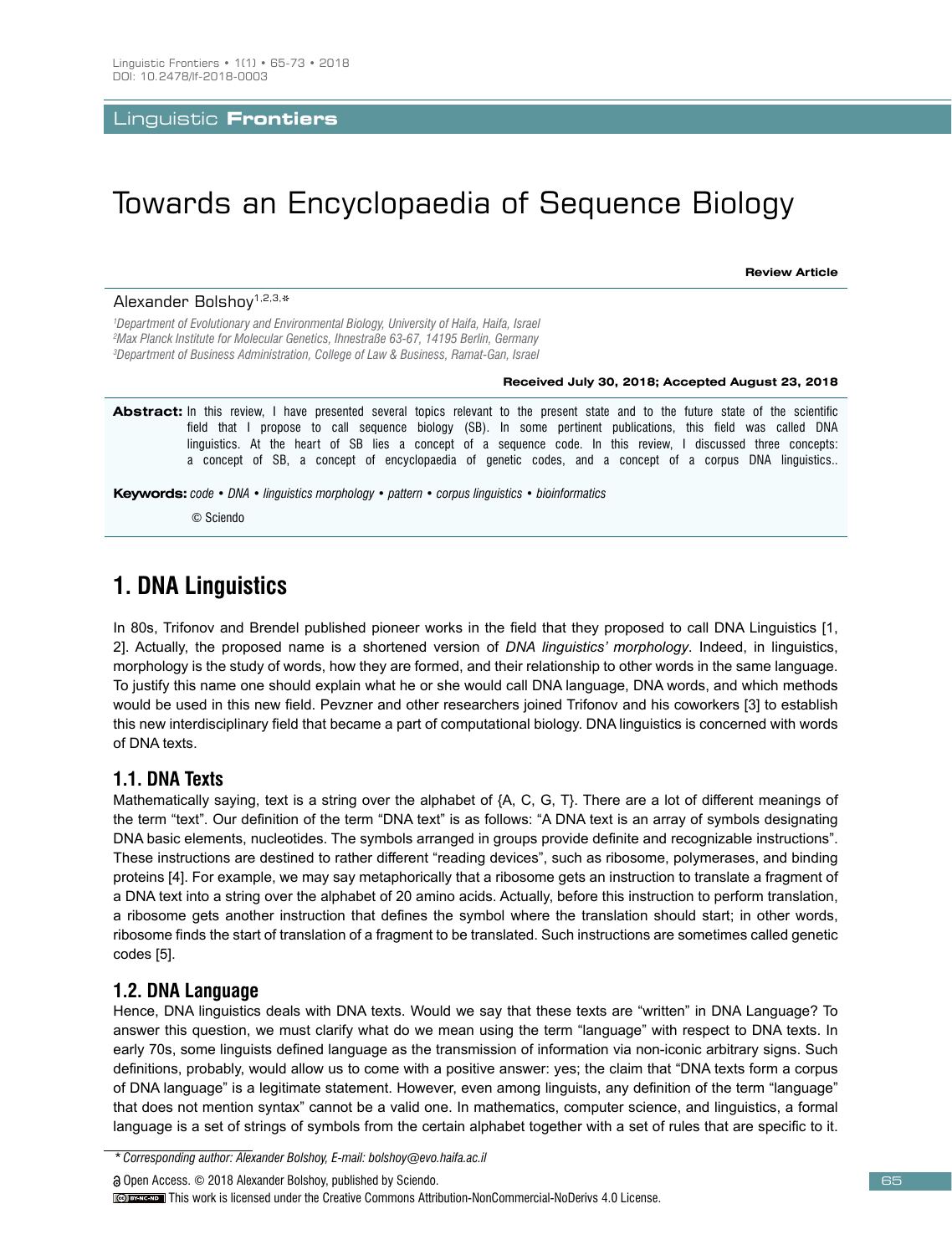The strings formed from this alphabet are called words, and the words that belong to a particular formal language are sometimes called well-formed words or well-formed formulas. A formal language is often defined by means of a formal grammar such as a regular grammar or context-free grammar, also called its formation rule. In computer science, formal languages are used among others as the basis for defining the grammar of programming languages. Our conclusion is that without any rules governing stream of DNA words in DNA texts, an application of the term language to DNA texts is a metaphor only.

# **1.3. Words of DNA Language**

Having in mind to develop a linguistic approach to the analysis of genomic sequences, one can ask, "What can be called a 'word' of a genetic text?" The simplest way is to call by a term "word" every substring of the DNA text [6]. If so, a popular approach in DNA linguistics would be based on the assumption that frequent or rare words may correspond to signals in DNA. If a word occurs considerably more (or less) frequently than expected, then it becomes a potential "signal", and the question arises as to the "biological" meaning of this word [1]. However, even "contrast words" [1, 2] or those "surprisingly" over- or underrepresented substrings cannot serve as appropriate morphemes in DNA morphology.

In the DNA language, one type of a word/morpheme analogue may be a binding site [4]. A DNA-binding site (DBS) is a region of chemical bond formation with a specific protein. Such a protein usually has a number of effective binding sites, which are rather similar but different. For example, consider the following description of a set of recognition sites: only A is always found in the first position, either C or T may be found in the second position, all four letters appear in the third position, and any base except A appears in the fourth position. It should be noted that the description above does not give any indication of the relative frequencies of the bases A, C, G, and T at any position except the first position. There are much more sophisticated ways to describe binding sites, in particular, and textual patterns, in general. Similarly, to words of a natural language that may appear in different forms along texts, "morphemes" of DNA texts are not identical but correspond to "grammatical rules generating different forms of one and the same morpheme".

### **1.4. From Words to Textual Patterns**

By analogy with synthetic languages, different versions of a particular binding site may be viewed as derivatives of the same word, constructed using different morphemes. Therefore, a "word" of the DNA language may be defined as a consensus sequence for a particular binding site. Another way to define a "word" of the DNA language is "profile". In general, a "word" of the DNA language is a "pattern", certainly not any pattern but defined by some rules.

In computational biology, a problem of enumerating all possible patterns and choosing the most frequent or the fittest among them was treated practically from the beginning of this field [7]. In the frame of this approach, the fitness measures vary from estimates of the statistical significance of discovered signals to the information content of the fragments that altogether belong to the same group. Bioinformaticians tend to use statistical significance of extracted sequence patterns but this is not an exclusively possible attitude. Let us formulate the problem of DBS description once more.

DBSs can be defined as short DNA sequences (typically 4 to 30 base pairs long, but up to 200 bp for recombination sites) that are specifically bound by one or more DNA-binding proteins (DBPs) or DNA-binding protein complexes (DBPCs). For example, a DBS associated with transcription factors is called a transcription factor binding site (TFBS). While one DBS of the certain factor is a short string over a four-letter alphabet, to present all or at least representative majority of DBSs for this factor, we would need a model. The simplest and the most popular way in molecular biology and bioinformatics is to characterize the set of all binding sites of a particular protein by its consensus sequence. The consensus sequence is obtained by aligning all known "versions" of the recognition site and is defined as the idealized sequence that contains the predominant base at each position. All the actual versions should not differ from the consensus by more than a few substitutions. Currently, the state-ofthe art method for representing DBSs is via position-specific scoring matrices (PSSMs), also called position weight matrices (PWMs) and sometimes profiles. These PSSMs are normalized representations of the position-specific log-likelihoods of a nucleotide's probability to occur at each position of the DBS. There are more advanced models of binding processes. A part of it may be incorporating neighbouring base thermodynamic information [8] to align the binding sites searching for the lowest thermodynamic alignment conserving specificity of the binding site. What information should be necessarily included to this underlying model? Here are several questions to be answered by a model designer: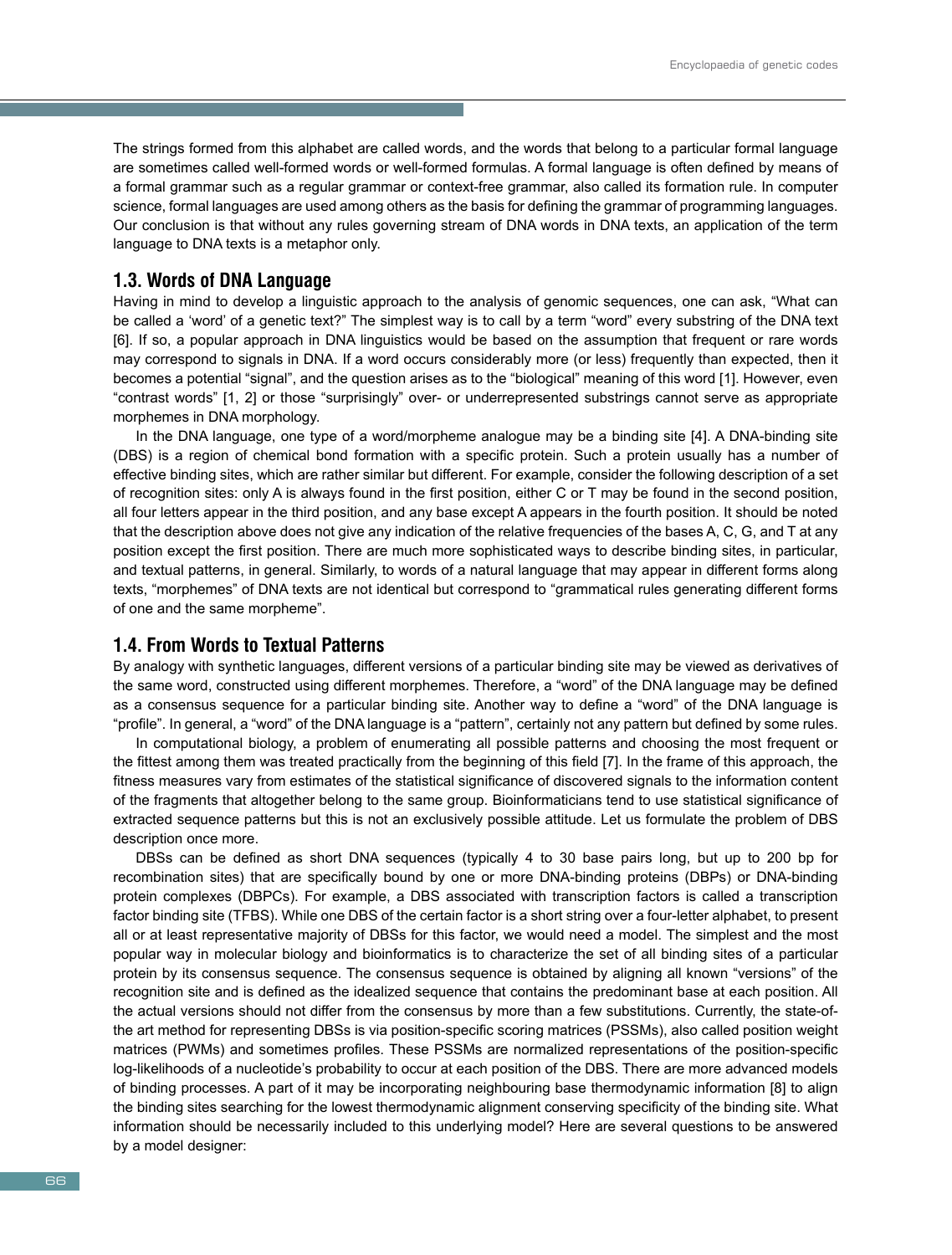- To consider or not possible interdependencies of contacts between protein residues and DNA nucleotides?
- To consider all site positions as equal or to consider some positions as more important than others? In which way scoring measures should be adjusted to such in many cases very incomplete knowledge?
- To allow or to forbid gaps? An answer to this question depends on our knowledge regarding structure or function of respected DBPCs.
- If gaps are allowed how to calculate penalty function? (Here, the nature of penalty is not evolutionary but rather biophysical and biochemical.)

# **2. Sequence Codes**

Molecular biology researchers in their publications use various names for the patterns with function when they describe such patterns hidden in nucleotide sequences: functional templates, biological signals, etc. As Barbieri [9] wrote: "In 80-ies, Edward Trifonov from the Weizmann Institute of Science, Israel started a life-long campaign in favour of the idea that the nucleotide sequences of the genomes carry several messages simultaneously, and not just the message of the classic triplet code. He concluded that there are many overlapping codes in the genome, and gave them the collective name of sequence codes [1, 2, 10, 11]". In this manuscript, I would use terms "sequence code", "DNA code", and "genetic code" as synonyms.

# **2.1. Definition of the Term Sequence Code**

The Free Dictionary site gives us quite a few definitions of the term "code":

- In communications a **set** of symbols and rules for their manipulation by which the symbols can be made to carry information;
- In communications and information processing a **system** of rules to convert information in one form into another form or representation;
- In computer science a **set** of machine symbols that represent data or instructions;
- In information theory and computer science an **algorithm** which uniquely represents symbols from some source alphabet, by *encoded* strings, which may be in some other target alphabet;
- In molecular biology the **way** in which a sequence of 20 amino acids is determined by a sequence of four nucleotides [12];
- In law a **set** of legal rules ¼; and
- In semiotics a **set** of practices  $\frac{1}{4}$ .

One can see that each code definition contains either "a set of symbols" or a term from the group consisting of similar notions such as "a rule", "a way", "a practice", and "an algorithm". Our definition of the term "sequence code" that I am going to propose satisfies two essential conditions: the definition covers the triplet code, which is often simply named the genetic code, and is suitable for sequence codes mentioned by the researchers using this term [2, 5, 11–15]. Actually, I believe that our definition is a natural extension of the definition introduced earlier by Trifonov [5].

# **2.2. Genetic Code: How the Term "Code" Was Coined**

Obviously, to the popularity of the term "codes" applied to messages carried simultaneously in DNA greatly contributed the common acknowledgement of the term "genetic code". How this term was invented? As early as in 40s, the Nobel Prize-winning physicist Erwin Schrödinger claimed that the genetic material must contain a "code-script" that determined "the entire pattern of the individual's future development and of its functioning in the mature state" [16]. This was the first clear suggestion that genes contained some kind of "code". Both James D. Watson and Francis Crick credited Schrödinger's book and each independently acknowledged the book as a source of inspiration for their initial researches [17, 18]. (By the way, "although some of the notions in the book have been superseded by modern science, this remains a classic, written with great insight and modesty (Schrödinger downplays his potential as a biologist), and is worth the read if only as a portal in to the minds of those luminary workers" [19].)

John von Neumann, another great scientist, probably, was the first person to formulate hereditary properties using the term "information". In 1948, von Neumann described a gene as a "tape" that could programme the organism – like the "universal Turing machine" described in 1936 by Alan Turing. A few years later in 1950, geneticist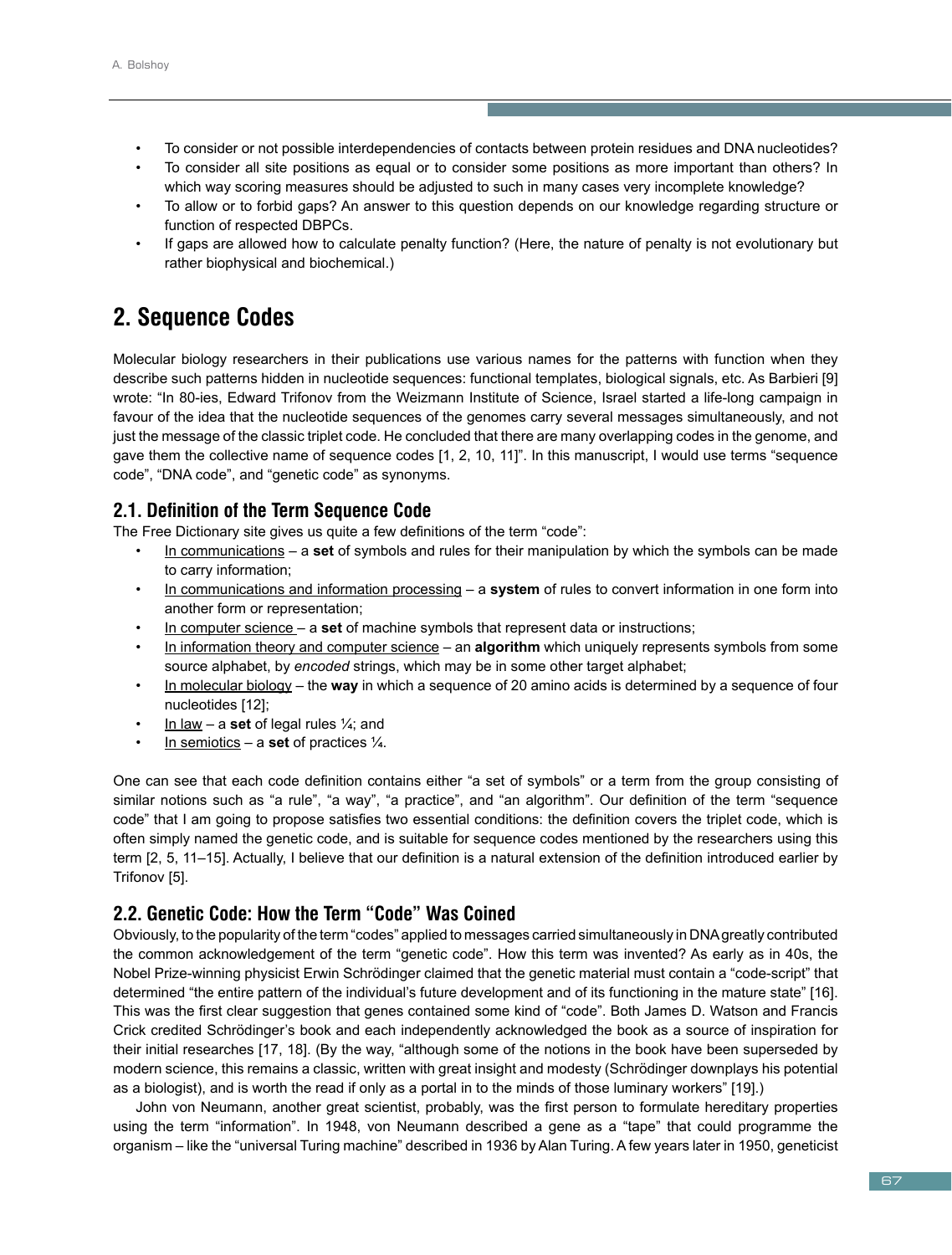Hans Kalmus deliberately applied cybernetic thinking to the problem of heredity and suggested that a gene was a "message". Such an atmosphere certainly prepared Watson and Crick to use "cybernetics" terms [20].

Ten years after Schrödinger's brilliant insight, Watson and Crick's second 1953 article on the structure of DNA provided the world with the key to the secret of life, casually employing the new concepts that had been created by cybernetics and propelling biology into the modern age with the words: "it therefore seems likely that the precise sequence of the bases is the code which carries the genetical information".

# **2.3. Multiple DNA Codes – Trifonov in 1980s**

In 70s, Edward N. Trifonov published papers showing that genetic sequences carry several messages simultaneously and not just the message of the classic triplet code. He started to use a notion of "DNA overlapping codes". When in 1989 Trifonov published his review "The Multiple Codes of Nucleotide Sequences" [5], he used the following definition: "¼ the term 'code' is meant as a sequence pattern instructive for one or another specific molecular (multimolecular) interaction or process. It is useful to differentiate between general and particular codes, depending on how common and widespread they are in various organisms. The classical triplet code is the first and best example of a general code. Other, rather modest, examples are the mRNA polyadenylation signal, TATA-boxes of prokaryotic and eukaryotic promoters, gene splicing signals, etc". Ten years later [11], he gave a similar definition: "Genetic code means any sequence pattern or bias responsible for specific biological or biomolecular function". I propose the following definition:

Genetic code is a set of sequence patterns responsible for the same specific biological function together with a set of rules defining these patterns.

#### **2.4. Sequence Biology (SB) – What Is It?**

Taking a wiki definition of computational linguistics as a foundation for further development, I propose the following definition:

SB is concerned with the statistical or rule-based modelling of genetic sequences from a computational perspective, as well as the study of appropriate computational approaches to subjecting a DNA, RNA, or peptide sequence to its intrinsic features, biological function, or macromolecular structure encoded in it. SB is concerned with description, classification, and analysis of genetic codes.

I have described in the following an example of the code, namely, initiation-of-translation code in bacteria.

# **3. Encyclopaedia of Sequence Biology (ESB) – What Is It?**

Following the introduced definition of SB, the ESB and the encyclopaedia of genetic codes are the two names for the same project. The proposed encyclopaedia would be concerned with genetic codes, so we would like to present our vision of design of the encyclopaedia of genetic codes. I gave earlier our definition of a genetic code. Here I try to describe how entries of the encyclopaedia of DNA codes should be organized from my point of view.

The ESB will be a compendium providing summaries of information regarding sequence codes. ESB will consist of entries that are arranged either alphabetically by code names or thematically following corresponding biological processes and taxonomy. Probably, before or in parallel to compiling, the encyclopaedia dictionaries of genetic codes should appear. The entries in encyclopaedia should be longer and more detailed than those in the dictionaries of sequence codes.

#### **3.1. Vocabularies of Contrast Words**

Statistical methods have been successfully used from the early 1980s to extract information from sequences of DNA. In particular, identifying overrepresented motifs might point out unknown biological information [1–6]. From this perspective, these results allowed a biologist to compile Gnomic - a dictionary of contrast words in genetic texts [2]. Interestingly, Gnomic was defined as a dictionary of codes (!), and to the best of my knowledge, neither a vocabulary nor a dictionary of contrast words ever has been compiled.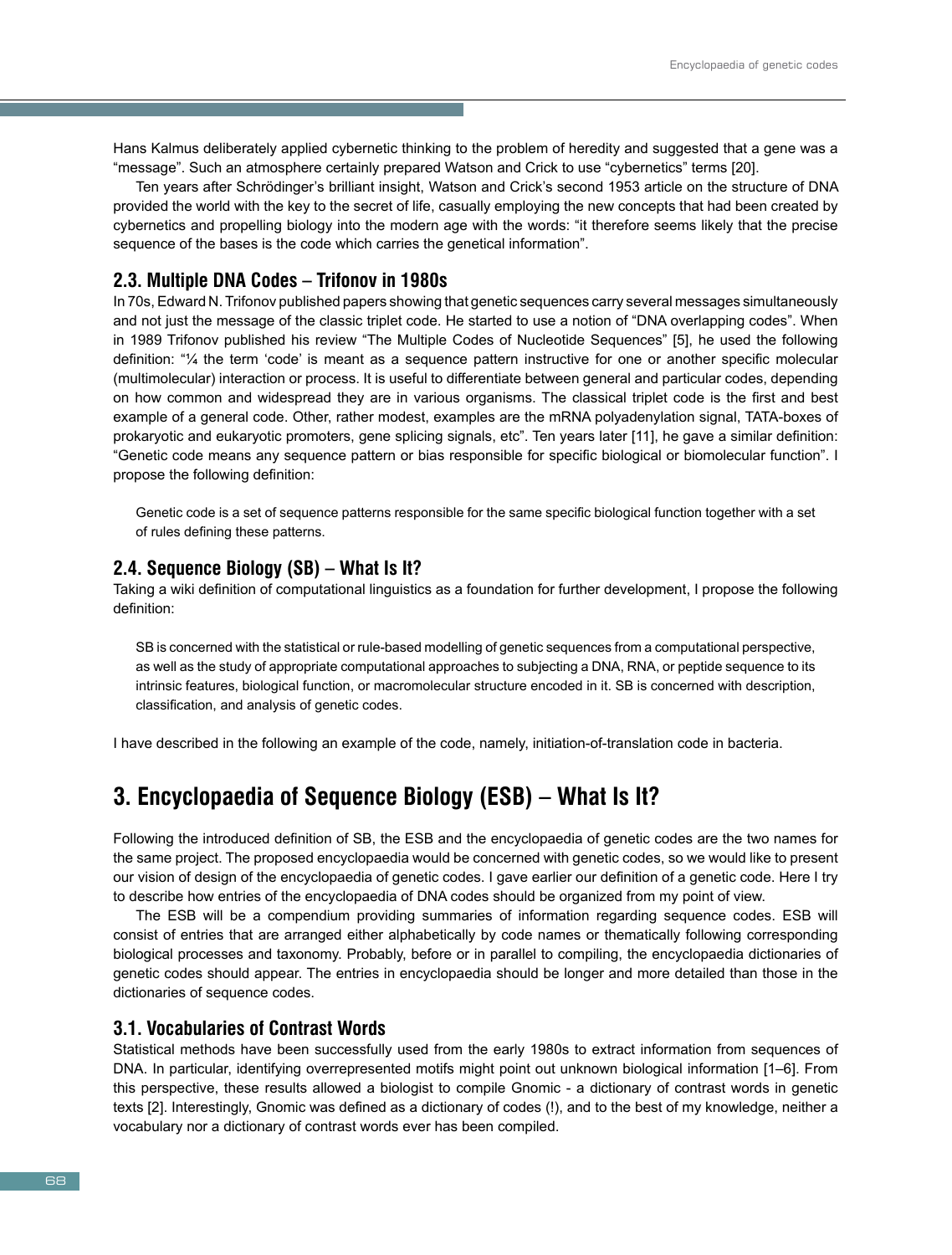# **3.2. Vocabulary of DNA Codes**

Vocabularies here are lists of the codes appearing in related dictionaries. For example, vocabulary of prokaryotic codes is a list of those codes that act in prokaryotes, and we can somehow define them to include further in a dictionary of prokaryotic codes. I propose to design and construct vocabularies, dictionaries, and the encyclopaedia of genetic codes in parallel.

# **3.3. Dictionaries of Sequence Codes**

A dictionary is a collection of words, which may include information on definitions, usage, etymologies, pronunciations, translation, etc. Interestingly, in 1986, both a notion of a word of a DNA text and a sequence code were introduced by E. N. Trifonov. To the best of my knowledge, a dictionary of the contrast words has never been published, even a one-species dictionary.

In 1986, Edward N. Trifonov and his student Volker Brendel published "Gnomic: Dictionary of Genetic Codes" – the first and the only dictionary of this kind. The short description of the book says that "this dictionary is the first compilation of all the elements of DNA sequences of known biological meaning; it lists alphabetically and describes some 700 nucleotide sequence 'words'' based on a four-character alphabet (A, C, G, T) used to represent the hereditary information carried by DNA molecules  $\frac{1}{4}$ " [2]. In his short review of the book [21], McGeoch mentioned, "Trifonov and Brendel set out their ideas on the analysis of sequence information in an idiosyntactic, even whimsical, manner. The book title is a play of 'genomic' and a Greek root relating to 'knowing'. (By the way, Russian word 'гном' [*gnom*, from *lat*. gēnomos — living under the surface, or from ancient Greek Γnώsh — knowledge] — means fairytales' creatures that are known in different languages as «dvergar», «zwerge», «dwarfs», «krasnolud», «trpaslík», etc.] — and it explains extensive usage of parenthetic line drawings of bearded dwarfs along the book.) The book largely consists of lists of short sequences".

Actually, here I invite biologists and linguists to join me and start "**Gnomic – 2.0** Project: New Dictionaries of Genetic Codes". I use here plural instead of single mainly because we are aware today that practically all genetic codes are pretty different for different domains. (In biological taxonomy, a domain, also superkingdom or empire, is the highest taxonomic rank of organisms in the three-domain system: archaea, bacteria, and eukarya.) Even the codes related to the biological process named "translation" are rather different for bacteria and eukarya, all the more so for transcription.

One of the goals is to agree on construction of a genetic-codes defining vocabulary. A defining vocabulary is a list of words that be used to write dictionary definitions. We should design a restricted list of terms that can be used for producing simple definitions of any word in the dictionary. Several words that definitely must be included in the defining vocabulary are prokaryotic, eukaryotic, bacterial, archaeal, viral; transcription, translation, replication, splicing; initiation, termination, prolongation; etc.

## **3.4. Example of an Entry in ESB**

I believe that the most natural way to arrange Encyclopaedia's entries is thematically following molecular biology issues. ESB will consist of the sections named as corresponding biological processes. Sub-subsections will follow taxonomy, and entries will be related to the phases of the process. For example, in the section "Translation", the following sub-subsections are planned to be constructed: triplet code, translation initiation, translation termination, translation pausing, translation framing, and translation recoding. Triplet code is (probably, the only!) universal code and is common to all subsections of the section "Translation". Let me describe one example of an entry construction that is related to the biological process = TRANSLATION; the phase = INITIATION; and the taxonomy selection: DOMAIN = BACTERIA. Translation initiation bacterial code (TIBC) is the name of the entry. Here, we describe a well-studied TIBC for *Escherichia coli*. To the best of my knowledge, a complete TIBC awaits to be defined properly.

There is more than one way to ribosome to start translation and, consequently, TIBC is a set of more or less frequent sequence patterns responsible for initiation of translation in bacteria. In this example of the code entry, I do not pretend neither to completeness nor to absolute accuracy of the descriptions of these patterns. One can find almost all information regarding this code in numerous publications of Kozak ([22] and references therein).

#### *3.4.1. Shine-Dalgarno (SD) containing code (TIBC/SDC)*

The SD sequence is a ribosomal binding site in mRNA, generally located around position -7 to -4 of the translational start codon, and it has the sequence complementary to part of the 3¢ end of 16S rRNA. In the case of *E. coli*, the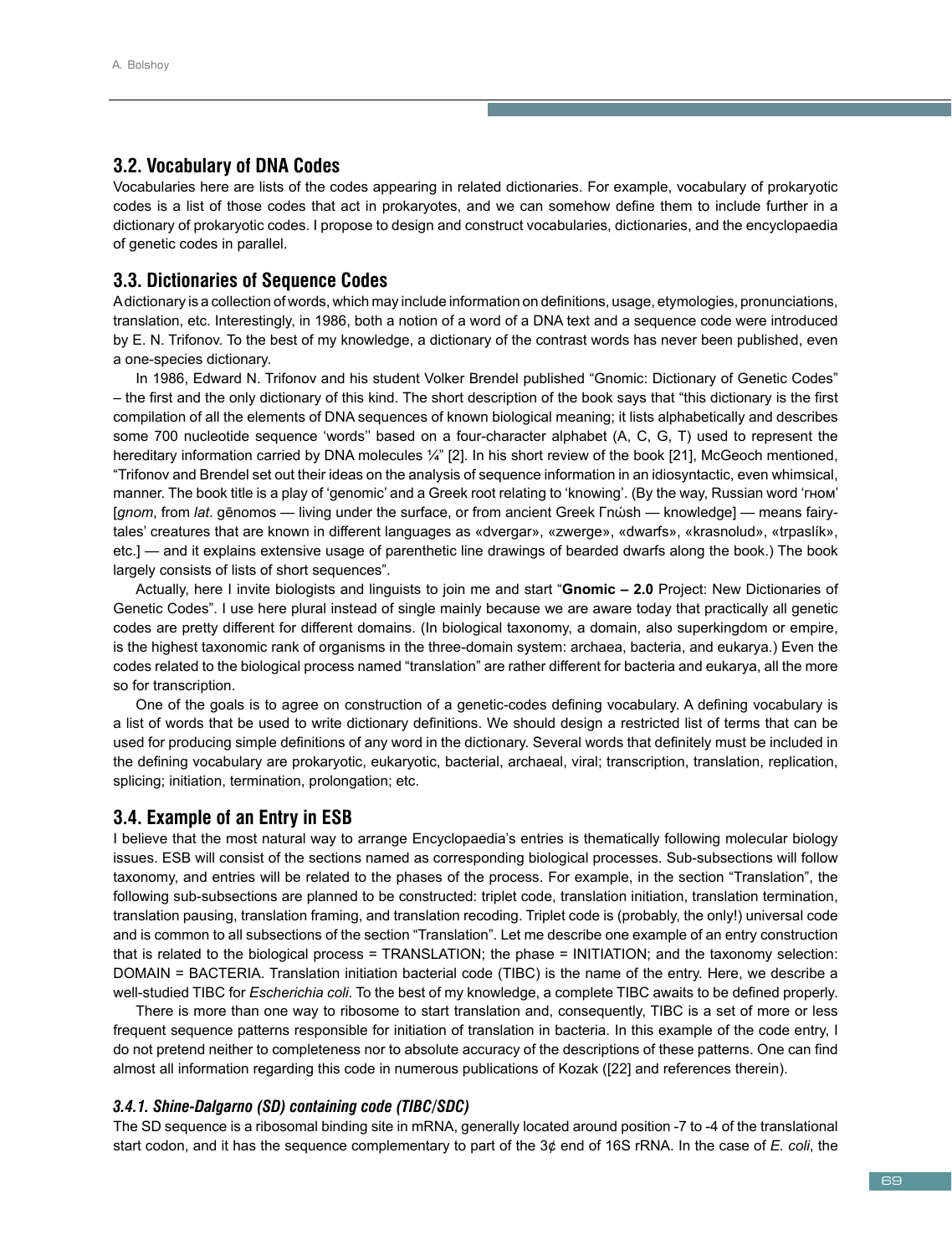3¢ end of 16S rRNA is ¼ GAUCACCUCCUUA-3¢ and SD sequence is uaAGGAGGug. The SD sequence does function, albeit with reduced efficiency, when it resides as far as 13 nt from the start codon, but no unequivocal evidence supports larger distances. The SD interaction consists of three to nine contiguous bases that have standard complementarity (not including G·U) to some of 13 bases at the 3¢ end of 16S rRNA (Figure 1).

# Shine-Dalgarno sequence mRNA 5'-A G G A G G U-(5~10 nt) - AUG ...  $\bigvee_{3' \text{-}\text{AUUCCUCCACUAG...}}$ 16S rRNA

**Figure 1.** Shine-Dalgarno (SD) sequence of *Escherichia coli*.

Owing to absence of the defining vocabulary (see above), I have used a freestyle definition of the pattern. I assume that in the process of accurate compilation of ESB entries, the defining vocabulary will be processed as well. We can see that there are three elements of this partial code definition of TIBC/SDC: SD, a start codon, and a distance between a start codon and SD. The strengths of these three elements are compensatory: if the start codon is AUG (it is the strongest start codon AUG>CUG>UUG), the SD interaction may be weaker (three to five contiguous bases); a larger distance requires stronger SD interaction, etc. [23].

#### *3.4.1.1. TIBC/SDC with AUG start codon (TIBC/SDC+AUG)*

SD elements in natural mRNAs often consist of only three or four bases, despite the availability in 16S rRNA of nine bases. A longer than four bases SD sequence presents if the mRNA contains secondary structure that limits ribosomal access to the AUG codon. The requirement for at least a three base pair SD interaction is almost universal. The three elements of this partial code definition of TIBC/SDC+AUG are as follows: SD length is three to six bases, a start codon is AUG, and a distance between a start codon and SD is from -4 to -13.

#### *3.4.1.2. TIBC/SDC with non-AUG start codon (TIBC/SDC-AUG)*

If the start codon has a suboptimal form (GUG or UUG), then the SD sequence is longer than four bases. (By the way, it has been shown that GC content affects the frequency of genes starting with GUG compared with AUG [24]. Furthermore, in some bacteria, such as Bacillus, UUG is more prevalent and leads to higher levels of protein production than GUG [25]. The three elements of this partial code definition of TIBC/SDC-AUG are as follows: SD length is five to nine bases, a start codon is GUG or UUG, and a distance between a start codon and SD is from -4 to -6.

## *3.4.2. Leaderless-mRNA gene (TIBC/L)*

In this case, the mRNA lacks a 5¢-untranslated region (UTR) and hence has no SD sequence in it; thus, the start codon itself serves as the most important signal for the translation initiation. There were ever propositions that signals downstream of the start codon called "downstream boxes" may bind with the 16S rRNA and help translation initiation of leaderless genes, but these suggestions were then refuted by experimental evidences [26]. Unlike AUG, a weaker codon such as UUG or GUG cannot support initiation when positioned exactly at the  $5¢$  end of the mRNA. TIBC/L as a DNA code requires precise knowledge of the location of the corresponding initiation of the transcription site.

# **4. Corpus DNA Linguistics**

Corpus linguistics may become a significant part of SB. Studies in this discipline would deal with corpora (bodies) of genomic sequences. As it is well-known to linguists, "text corpus is a large and unstructured set of texts (nowadays usually electronically stored and processed)". Somebody can say that NCBI databases are this kind of corpora, but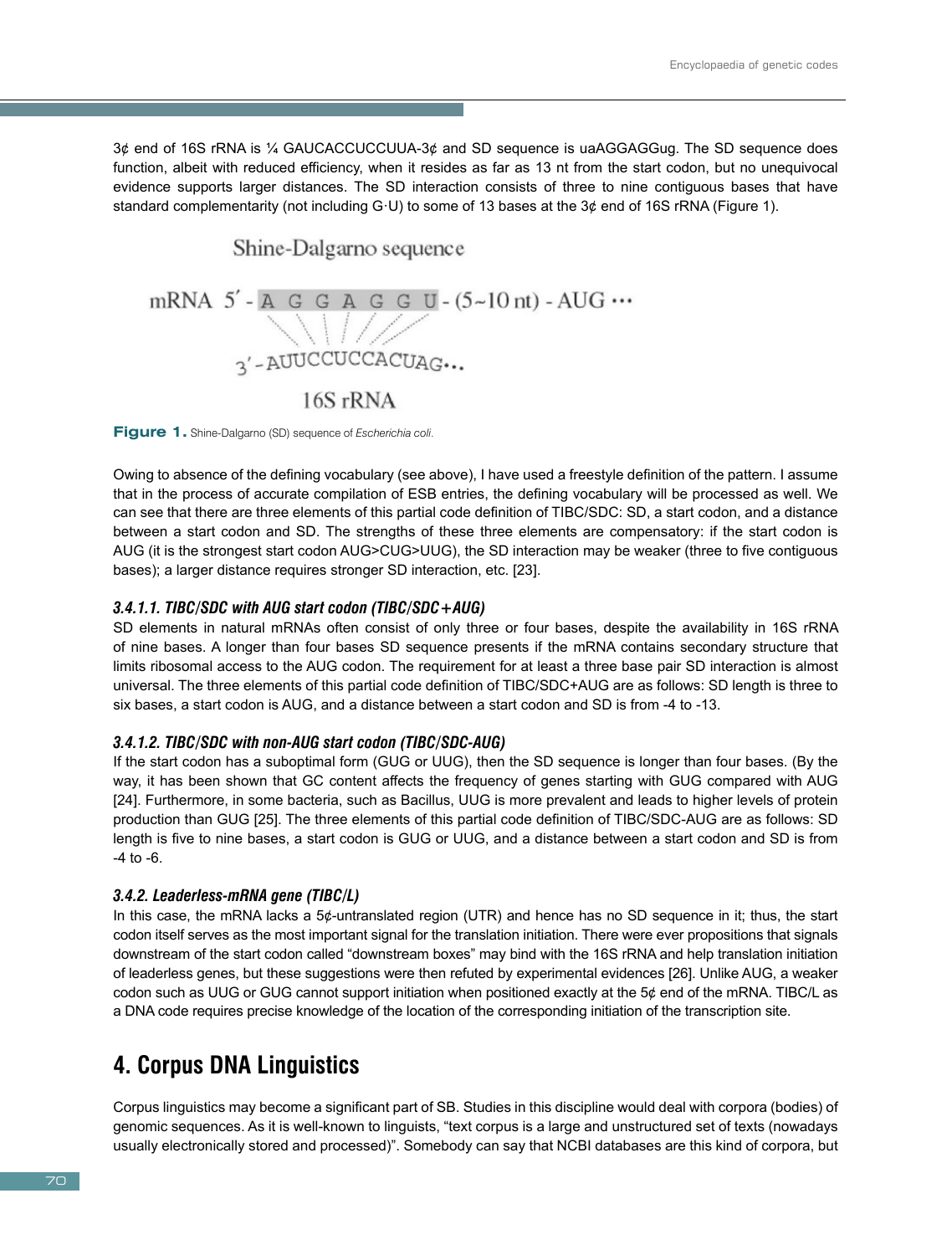I do not think so. Let us check the goals and structure of genomic corpora. Text corpora are used to do statistical analysis and hypothesis testing, and till now, NCBI databases have fulfilled this role, but we expect from genomic corpora more. They should be used for getting, improving, or validating rules defining genetic codes. The textcorpus method is a digestive approach that derives or improves a set of DNA-code rules relevant to taxonomy or another approach governing selection of the texts to the corpus. For example, the corpus of Gram-positive bacteria may be used for derivation of the termination-of-transcription code of Gram-positive bacteria.

Sequence-code grammar (SCG) is a model for describing the syntactic environments of individual sequence codes, derived from studying their occurrences in authentic genomic corpora. Each code is a set of patterns assigned to it. SCG would describe typical contexts in which they are used. Often, these contexts are distinct for different environments. So, different types of contexts have to be analysed, in particular, interrelations with other relevant codes. For example, starts of translation, as a rule, are related to starts of transcription. Respectively, initiation-of-translation code is related to initiation-of-transcription code, especially in prokaryotes. SCG rules for such relations may be rather sophisticated.

In corpus linguistics, a collocation is a sequence of words or terms that co-occur more often than would be expected by chance. In SB, we may develop this approach as well. For example, I expect to apply this attitude and propose a "factor collocation". The factor collocation is a sequence of binding sites that co-occur more often than would be expected. Let us bring here an example well-known to the linguists. In phraseology, collocation is a subtype of phraseme. An example of a phraseological collocation is the expression *strong tea*. While the same meaning could be conveyed by the roughly equivalent powerful tea, this expression is considered excessive and awkward by English speakers. Conversely, the corresponding expression in technology *powerful computer* is preferred over strong computer. Strikingly similar examples may be brought from analysis of TFBs. Basically, the synonyms in the case of TFs would be TFs of one family. Sometimes, different synonyms are used differently in different combinations with other words (A. Kel, personal communication).

## **4.1. Construction of Text Corpora**

I assumed that GenBank should be at the basis of our corpora compilation. "The National Center for Biotechnology Information (NCBI) provides a large suite of online resources for biological information and data, including the GenBankÒ nucleic acid sequence database. GenBank is part of the International Nucleotide Sequence Database Collaboration, which comprises the DNA DataBank of Japan (DDBJ), the European Molecular Biology Laboratory (EMBL), and GenBank at NCBI. Database Genome is part of GenBank and contains sequence and map data from the whole genomes of over 1000 organisms. The genomes represent both completely sequenced organisms and those for which sequencing is in progress. All three main domains of life (bacteria, archaea, and eukaryota) are represented, as well as many viruses, phages, viroids, plasmids, and organelles." Somebody could imagine that the database Genome [27] is a kind of text corpora, but it is not.

- Genomes are annotated in a way dissimilar to corpora annotations.
- A choice of genomes to be sequenced is very biased, while texts in a corpus must be carefully selected.
- Some species are represented by many strains, and others exist in only one reference genome.

Principles of genomic corpus should be discussed and defined, and here, it is my primary contribution to these issues. Let us exploit a linguistic view on corpora: "The advantage of publishing an annotated corpus is that other users can then perform experiments on the corpus. Linguists with other interests and differing perspectives than the originators' can exploit this work. By sharing data, corpus linguists are able to treat the corpus as a locus of linguistic debate, rather than as an exhaustive fount of knowledge". So, we would like to have an access to genomic corpora with texts from GenBank but annotated following the principles formulated earlier and accompanied with toolset helping researchers to analyse corpora by different means.

#### **4.2. From Vocabularies of DNA Codes to a 3A Sequence-Biology Retrieval Database**

In the previous chapters, I introduced my vision of genetic-code notion. Here, I would like to present my vision of a pass from vocabularies, dictionaries, and other compilations of genetic codes to a newly organized database of annotated genetic texts. These texts, organized in a way dictated by corpus-driven approach, would use entries of the encyclopaedia of DNA codes (ESB entries are described above in Section 3.4) to produce annotations of genomic texts, to pass from a general scheme of a code to its particular realization in the given text. Moreover, such a database assumes feedback as well: as a result of the application of a genetic-code scheme, following analysis of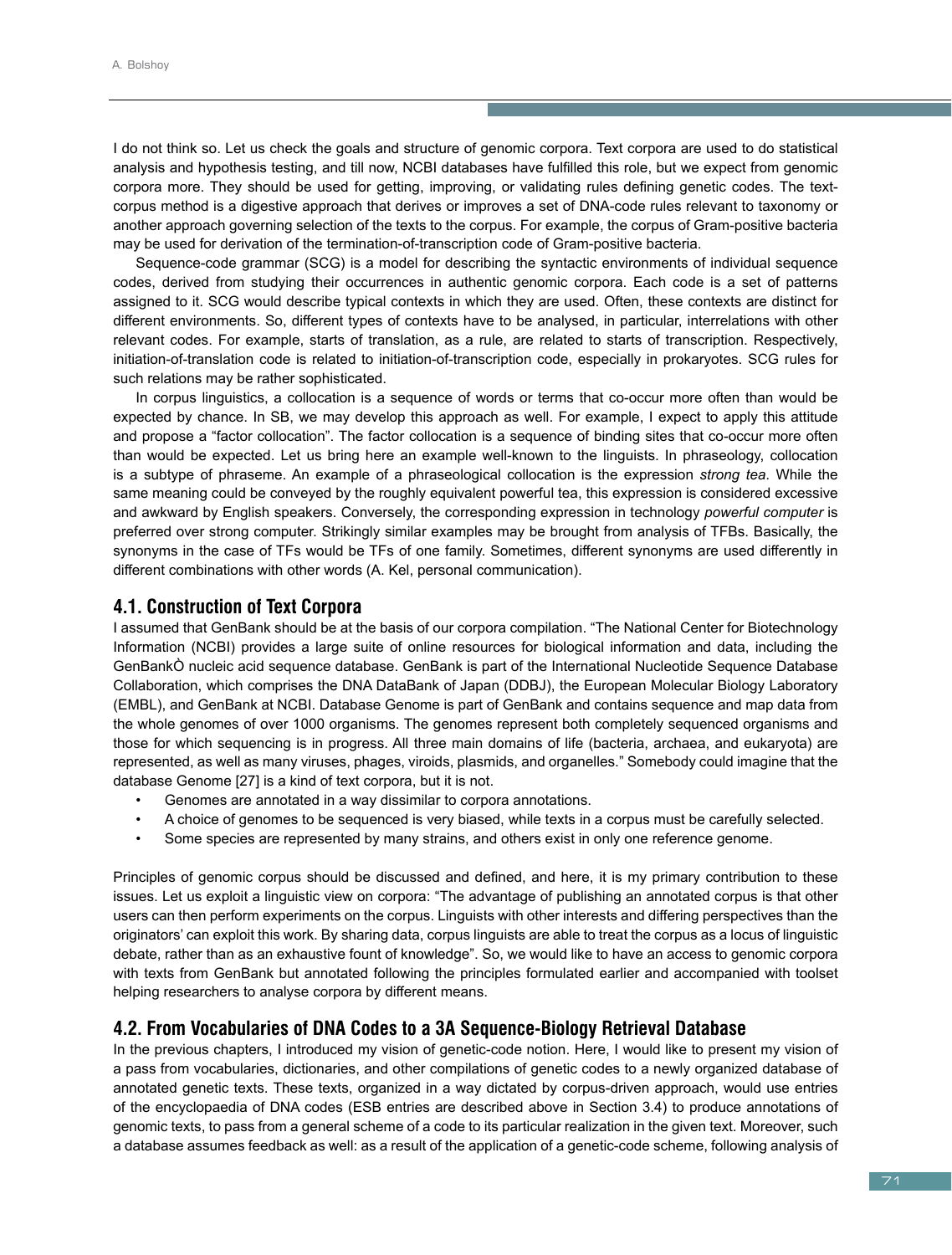the application will allow users to suggest improvement and refinement of the patterns and rules defining the applied code. Corpus linguistics would inspire us to develop new approaches in genomic-text analyses.

Corpus linguistics has generated a number of research methods, for example, the 3A perspective: annotation, abstraction, and analysis. Let us try to adapt these linguistic methods for biological purposes. I will start with reformulation of the definitions of the 3A.

- Annotation consists of the application of a scheme to texts. For example, if the scheme is PWM, an appropriate tool (for example, PWMScan: a fast tool for scanning entire genomes with a position-specific weight matrix [28]) may be used to scan texts. As a result, annotations may include genome positions, a forecasted affinity, similarity to a general pattern, and numerous other representations.
- Abstraction consists of the translation (mapping) of terms in the scheme to terms in a theoretically motivated model. My interpretation of the above linguistic definition of abstraction in sequence biology suggests translation of terms in the genetic-code scheme to biophysical or biochemical or other biological terms.
- Analysis consists of statistically probing, manipulating, and generalizing from the dataset. Analysis might include statistical evaluations, machine learning, or knowledge discovery methods.

So many corpus-driven research methods may be applied to genomic databases that I shall better bring examples.

# **4.3. Examples of Analyses That May Be Applied to Such a 3A Database**

Here are several examples. They are the first ones that come to my mind, but a reader can easily extend this list of examples.

- My impression is that search for collocations may outcome in very interesting results. Co-locations of TFBSs, enhancers and silencers, stop codons, and terminators – these and other sequence elements – mapped using genetic-code schemes may assist in discovery of collocations.
- Distribution of distances between corresponding starts of transcription and translation in different prokaryotic taxa. Today, it is a well-known fact that sequences of the UTRs of mRNAs play important roles, but the connection between UTR length and protein expression is not clear.
- Variance of SD sites mapped using a corresponding scheme in different prokaryotic taxa.
- Search for potential non-AUG start codons. It was done in the past but still there is a potential for further improvements. See, for example [29]: "¼ motif analysis revealed that 1) with the right sequence context, certain non-AUG start codons can generate expression comparable to that of AUG start codons, 2) sequence context affects each non-AUG start codon differently, and 3) initiation at non-AUG start codons is highly sensitive to changes in the flanking sequences. Complete motif analysis has the potential to be a key tool for experimental and diagnostic genomics": "It is thus becoming increasingly clear that start codon selection is regulated by ¼ sequence/structural elements within messenger RNAs and that non-AUG translation has a profound impact on cellular states" [23, 30].

This is only a very preliminary proposal of application of corpus-driven research methods to genomic databases.

#### **References**

- [1] Brendel, V., Beckman, J.S., Trifonov, E.N., 1986. Linguistics of nucleotide sequences: Morphology and comparison of vocabularies. *Journal of Biomolecular Structure and Dynamics*, 4, 11–21.
- [2] Trifonov, E.N., Brendel, V., 1987. *Gnomic: Dictionary of genetic codes*. Rehovot: Balaban Publishers, 1986; Wiley-VCH Verlag GmbH.
- [3] Pevzner, P.A., Borodovsky, M.Y., Mironov, A.A., 1989. Linguistics of nucleotide sequences. I: The significance of deviations from mean statistical characteristics and prediction of the frequencies of occurrence of words. *Journal of Biomolecular Structure and Dynamics*, 6, 1013–1026.
- [4] Bolshoy, A., Volkovich, Z., Kirzhner, V., et al., 2010. *Genome clustering: From linguistics models to classification of genetic texts*, Studies in Computational Intelligence, Berlin: Springer-Verlag.
- [5] Trifonov, E.N., 1989. The multiple codes of nucleotide sequences. *Bulletin of Mathematical Biology*, 51, 417–432.
- [6] Pevzner, P., 2000. *Computational molecular biology: An algorithmic approach*. Cambridge, MA: MIT Press.
- [7] Brazma, A., Jonassen, I., Eidhammer, I., et al., 1998. Approaches to the automatic discovery of